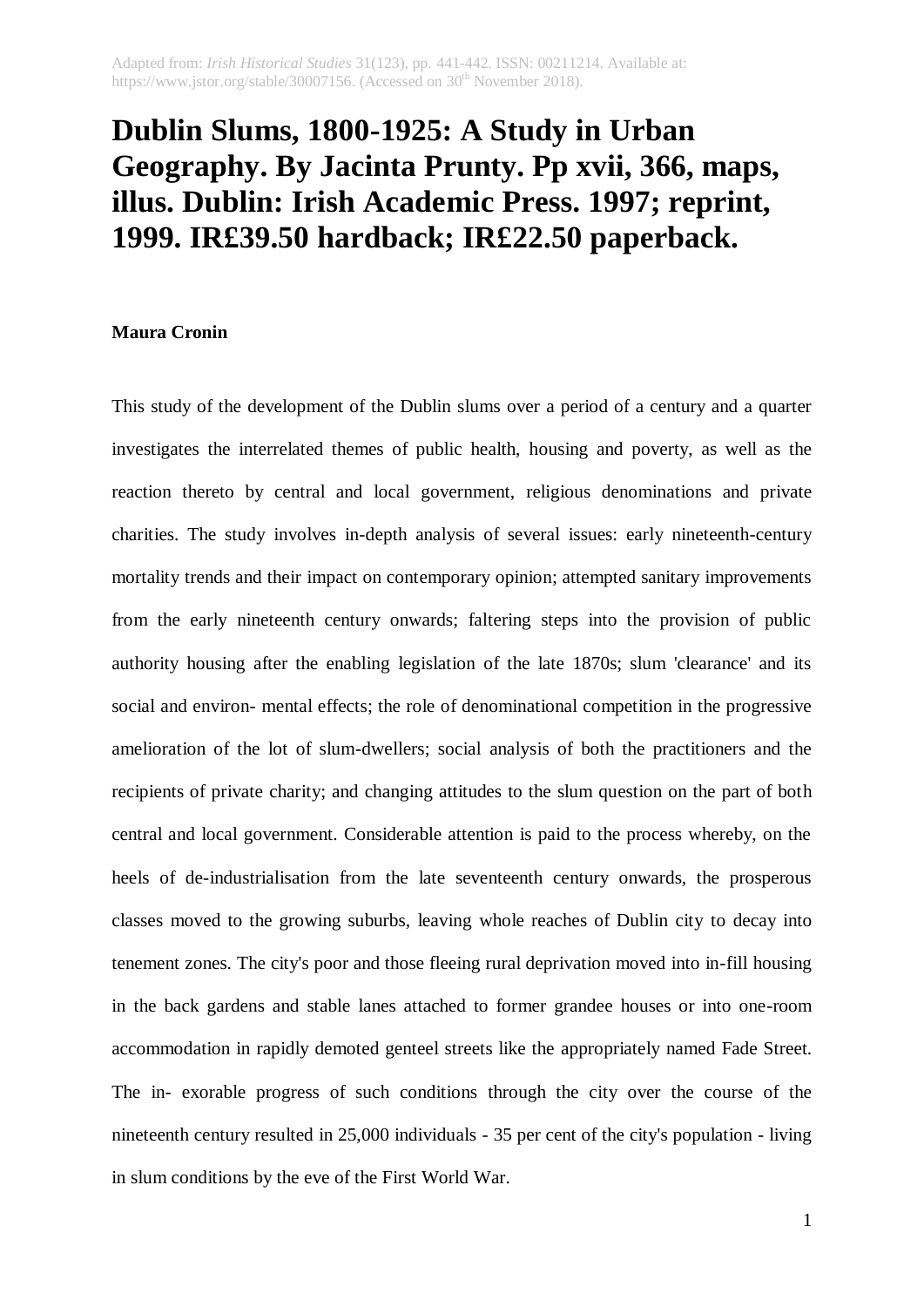## Adapted from: *Irish Historical Studies* 31(123), pp. 441-442. ISSN: 00211214. Available at: https://www.jstor.org/stable/30007156. (Accessed on  $30<sup>th</sup>$  November 2018).

The sources for this study range through government reports (central and local), valuations, maps, photographs, trade directories, diocesan records, papers of charitable organisations and newspaper evidence. All this makes for a very extended study of over 340 pages. This length has its negative and repetition, particularly between chapter and the previous chapters, while a considerable poor law and available in other published sources) or omitted. On the other hand, the wealth of larly valuable research instrument in its own shows just how much flesh can be put on the records by a skilful historical geographer and particularly evident in the series of maps which provide a model for other historians and chart the growth or decline of other Irish urban learned a great deal from the way in which painstaking and insightful mapping - a beneficial geographer to the social historian. In particular, Dublin (already mentioned) is an example of very best, providing a possible model for other of housing, public health and urban growth and decay.

If the social historian does have a quibble about Dr Prunty's own admission that the sources used slum problem from outside - i.e. from the vantage-corporation investigations and the records of testimony can only be useful for the later chronological it is difficult to suggest how this imbalance might that there should have been more recourse sources. The writings of O'Casey, though coming might have been tapped for some inside view of and early twentieth centuries. Similarly, newspaper heckling at public meetings could throw some selfperceptions of those classes who were more than witnesses in their own right.

*Dublin slums* is a particularly reader-friendly accessible; links are clearly formed between plates; and the use of footnotes rather than elusive endnotes makes checking of sources easy for the research-conscious reader. the book is, however, frustrating. A comprehensive bibliography is provided, but there is no corresponding list of primary material, through footnotes in attempting to build up a composite picture of primary sources.